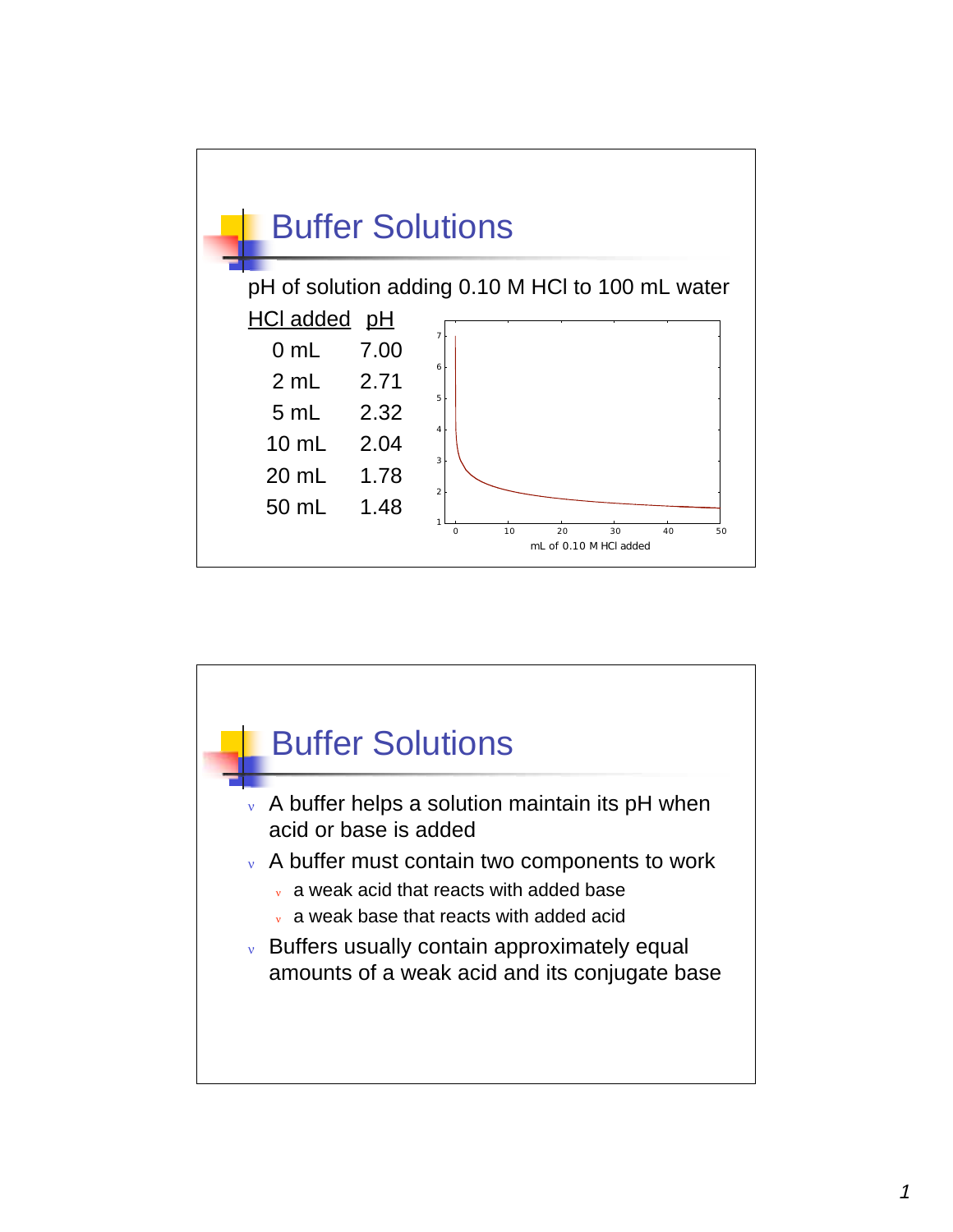

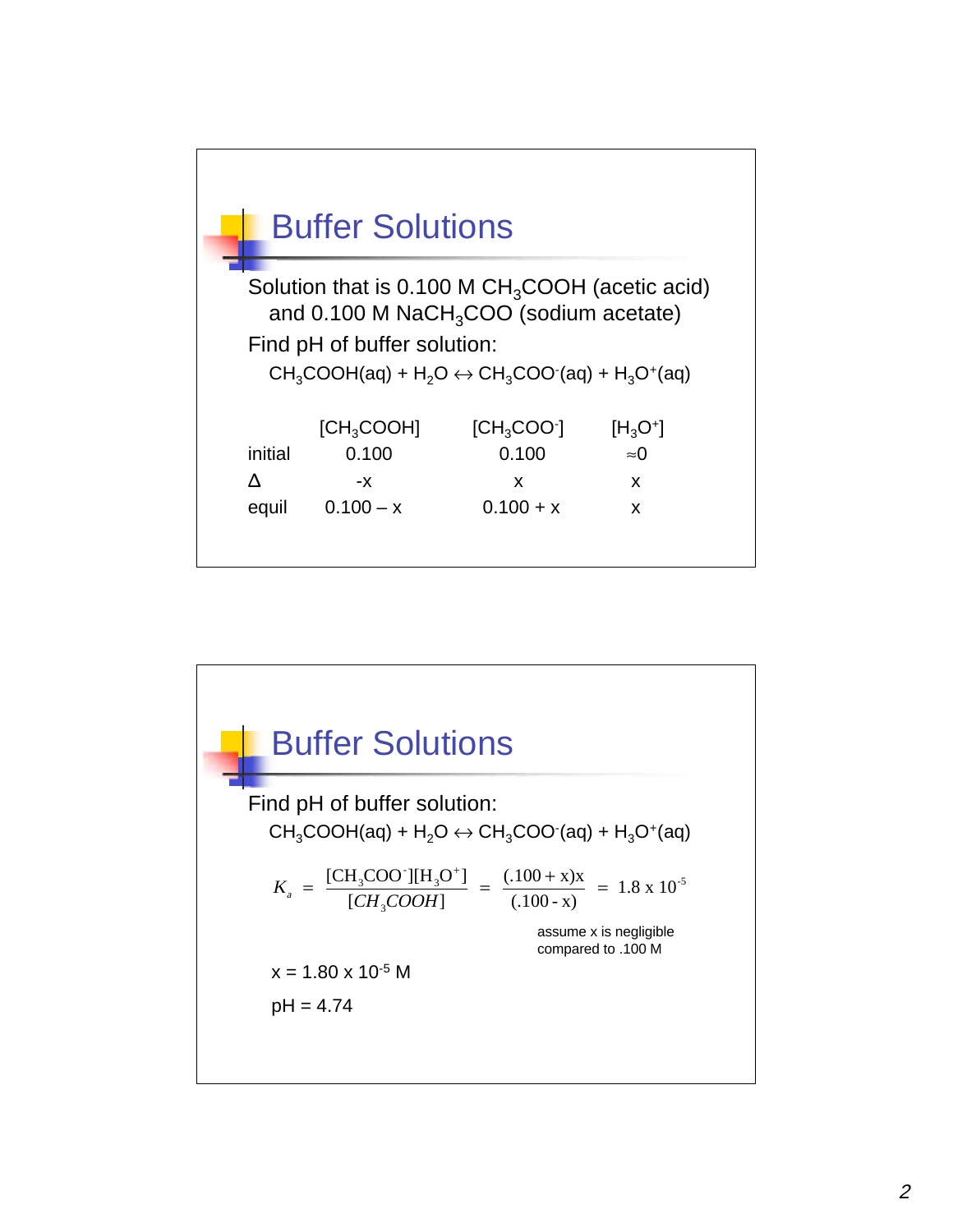

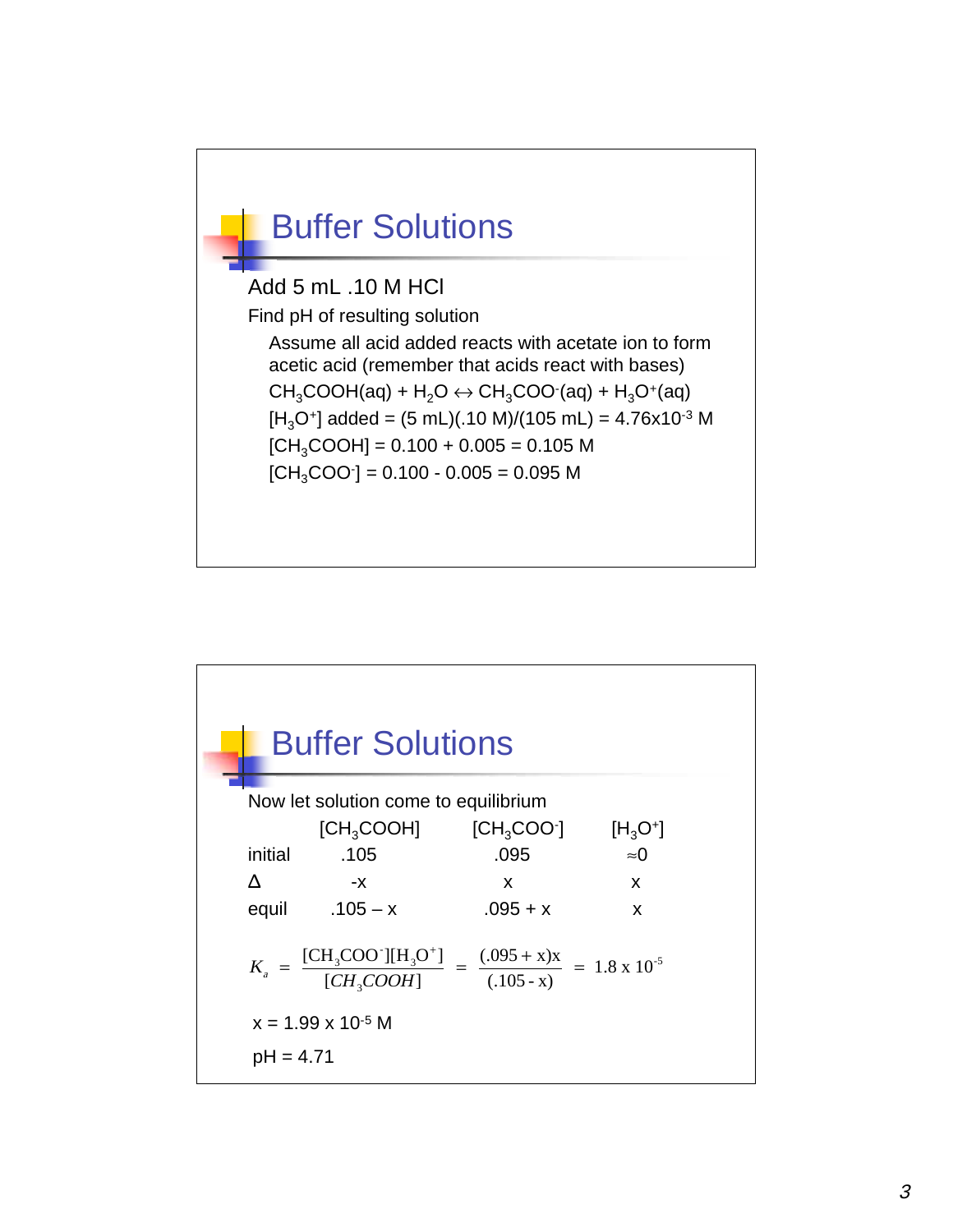

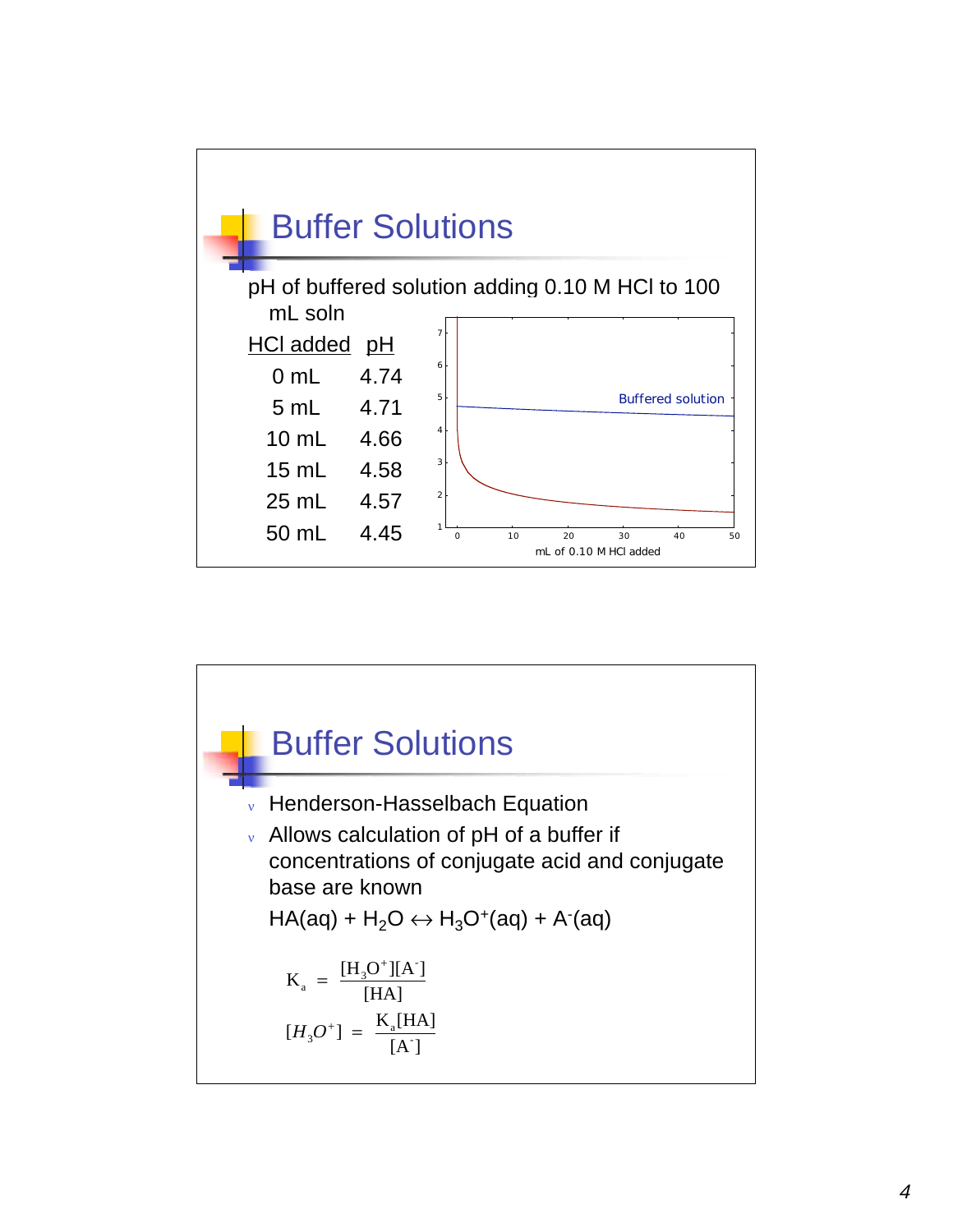

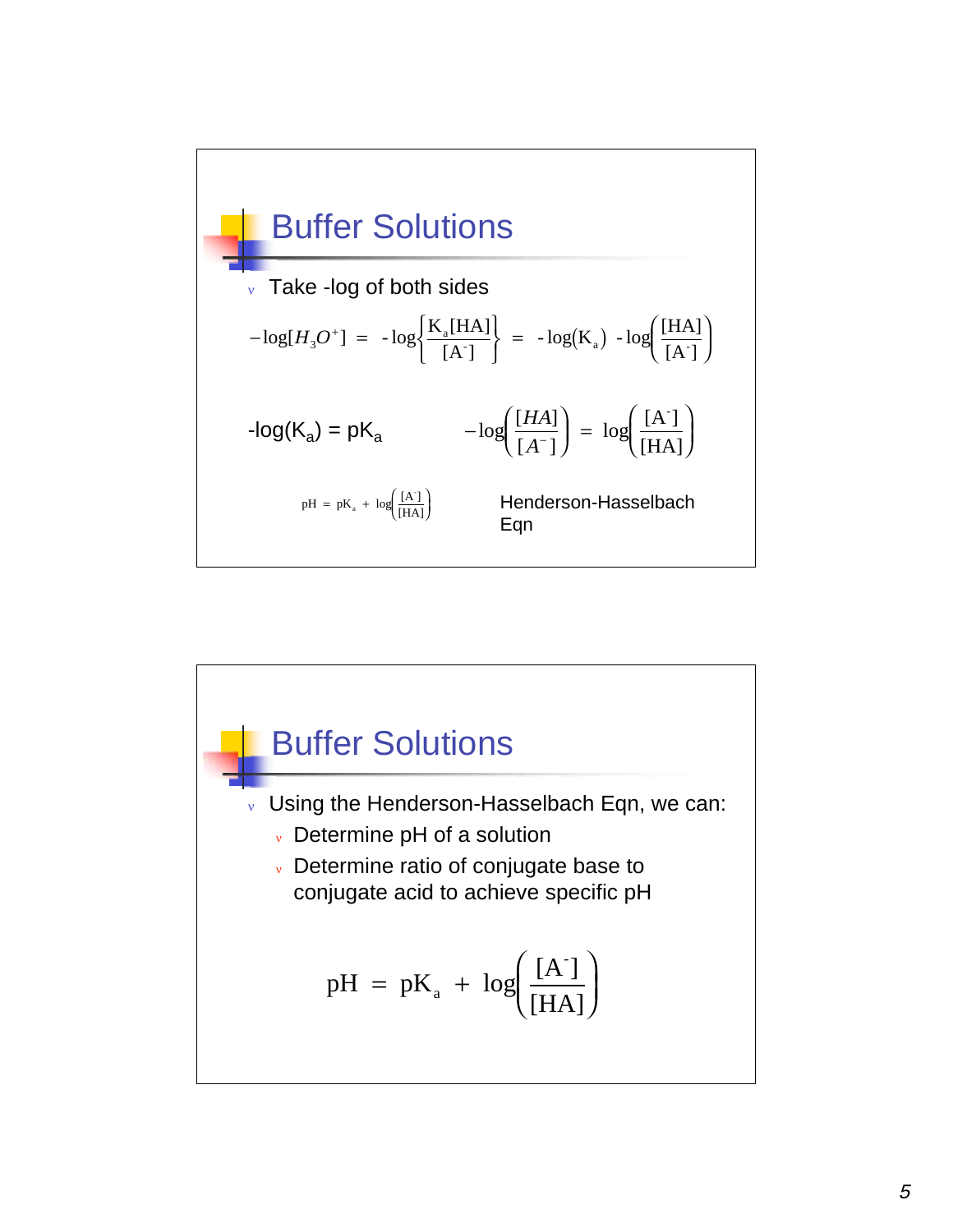

| <b>Buffer Solutions</b><br>$[CH3COOH]$ $[CH3COO1]$<br>[HCI]<br>pH<br>V <sub>HCI</sub> |
|---------------------------------------------------------------------------------------|
|                                                                                       |
|                                                                                       |
| .100-.005. 100+.005. .100-.005/(1.)<br>5mL                                            |
| $= .00476 \text{ M} = .105 \text{ M} = .095 \text{ M}$<br>4.70                        |
| .100-.009<br>$.100 + .009$<br>10mL (.1)(10)/110                                       |
| $= .00909 \text{ M} = .109 \text{ M} = .091 \text{ M}$ 4.66                           |
| $.100 + .020$<br>$.100 - .020$<br>25mL (.1)(25)/125                                   |
| $= .0200 M$<br>$=.120 M$<br>$=.080 M$<br>4.56                                         |
| 50mL (.1)(50)/150<br>.100+.033<br>.100-.033                                           |
| $=.0333 M$<br>$=.133 M$<br>$=.067$ M<br>4.44                                          |
|                                                                                       |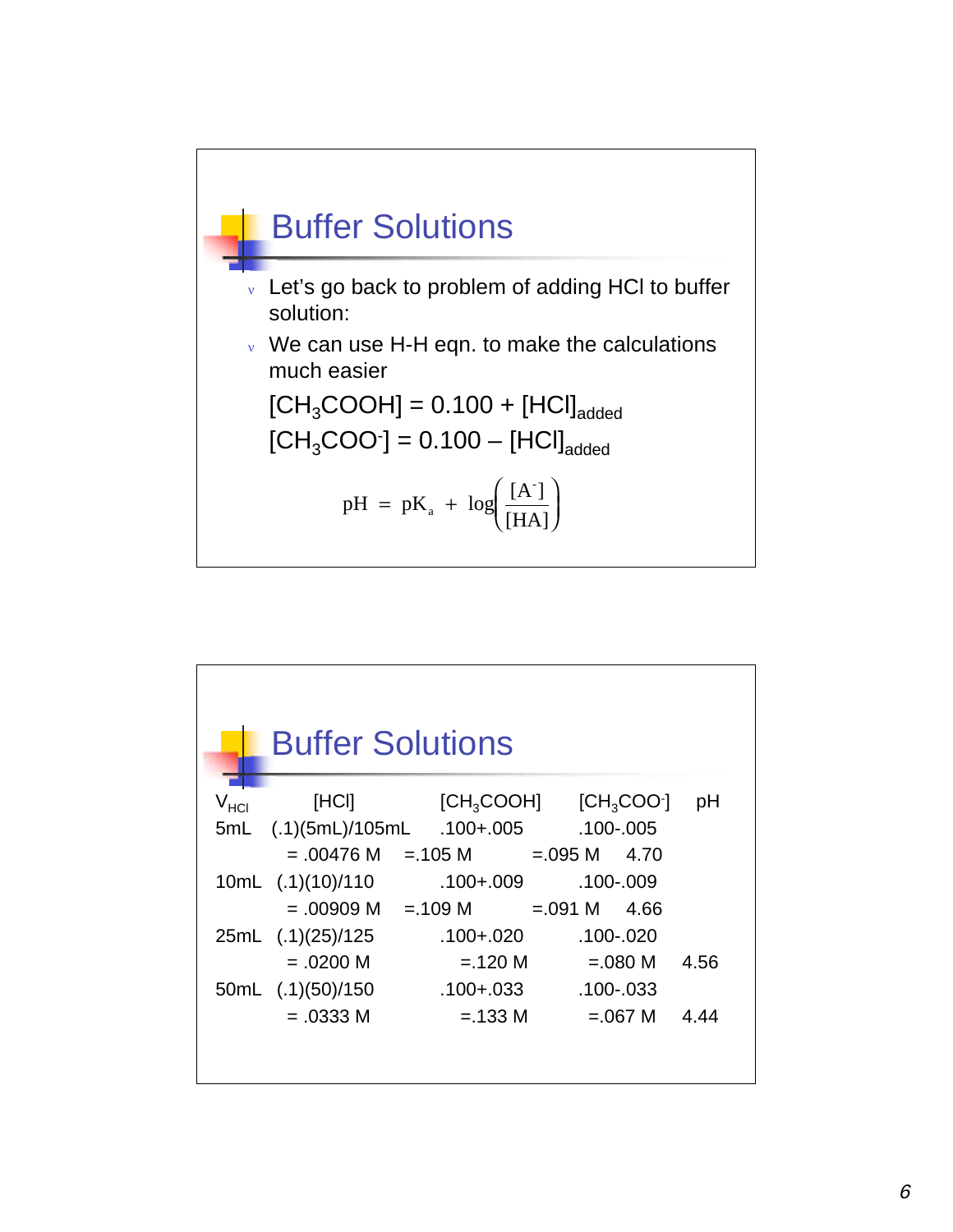## Buffer Solutions

- <sup>ν</sup> Buffer Capacity—the amount of acid or base that can be added to a buffer without the pH significantly changing
- <sup>ν</sup> Suppose we acid to a buffer solution:
	- $\overline{\mathbf{v}}$  The acid will react with the conjugate base until it is depleted
	- $\mathbf v$  Past this point, the solution behaves as if no buffer were present

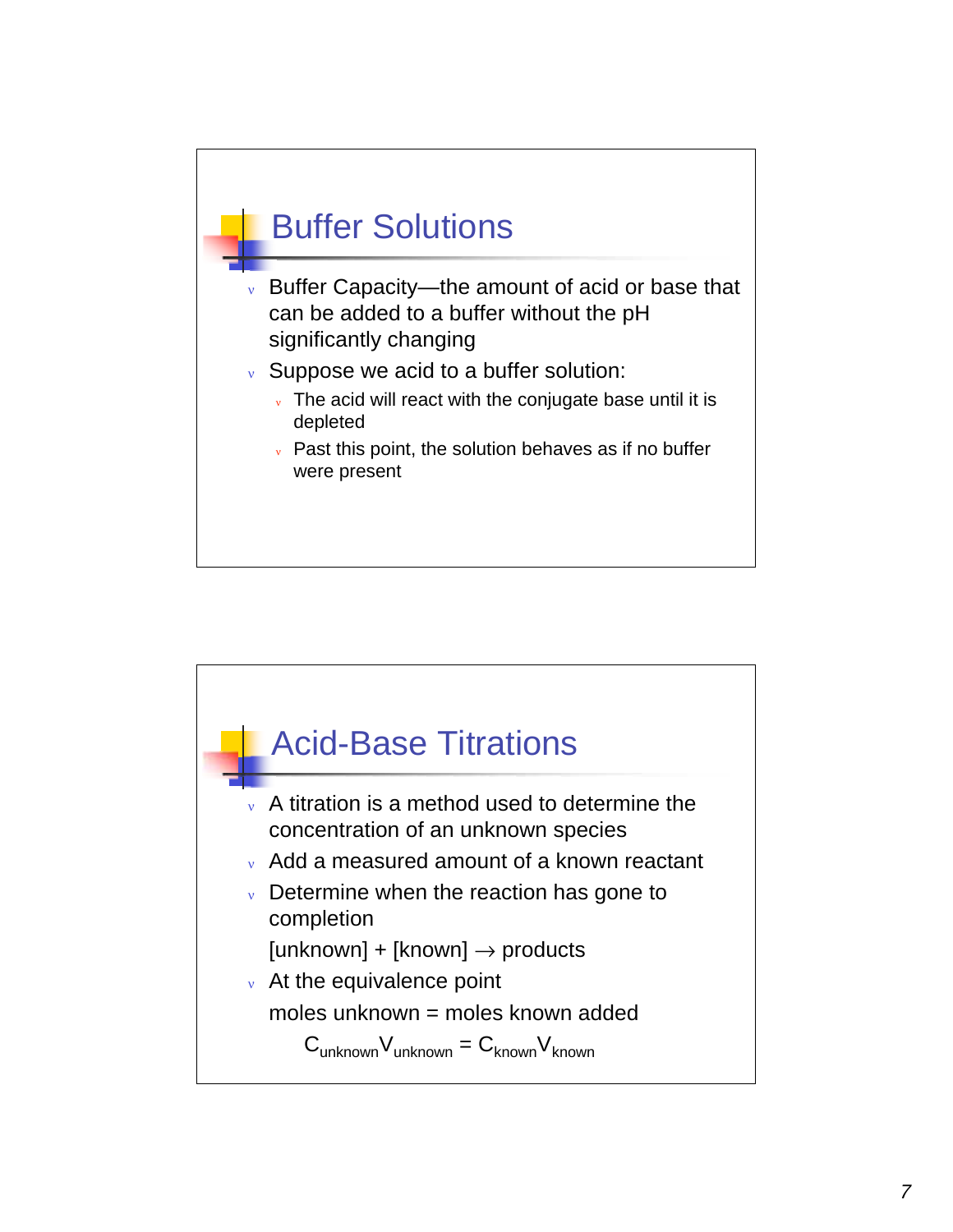

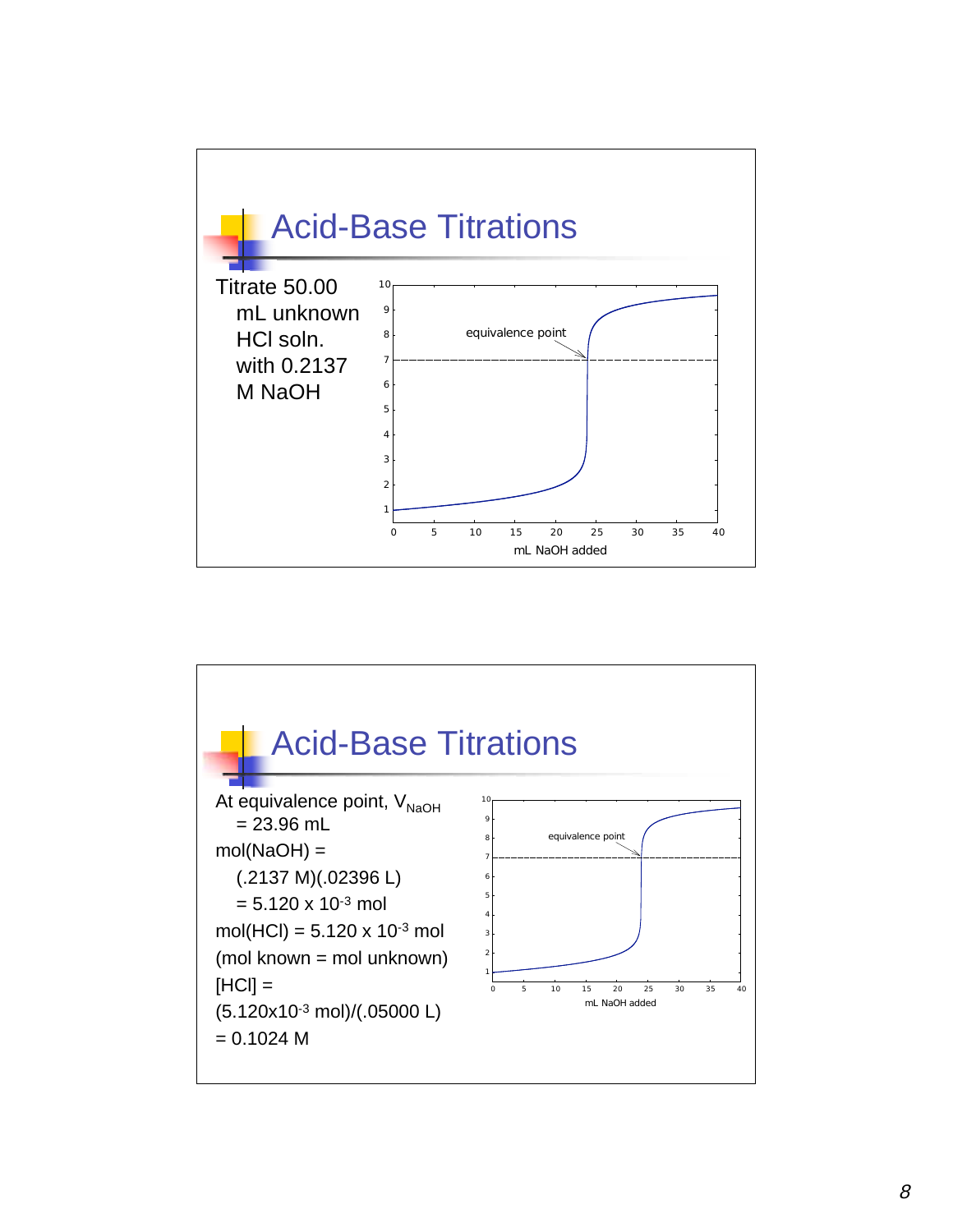

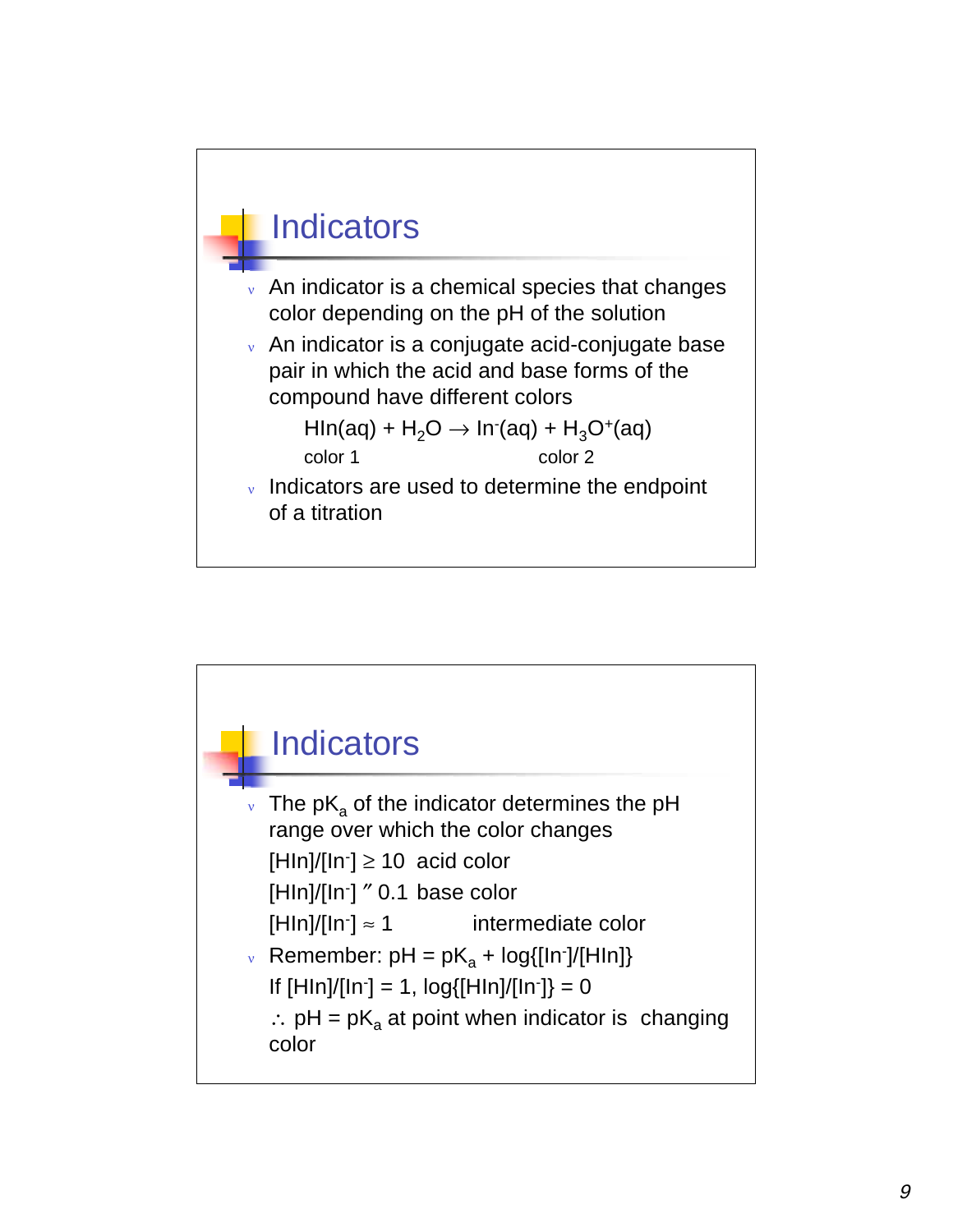| Indicator        | $pK_a$ | <u>pH range</u> | color change   |
|------------------|--------|-----------------|----------------|
| Methyl orange    | 3.7    | $3.1 - 4.4$     | red to yellow  |
| Bromophenol blue | 4.0    | $3.0 - 4.6$     | yellow to blue |
| Methyl red       | 5.1    | $4.2 - 6.3$     | red to yellow  |
| Bromothymol blue | 7.0    | $6.0 - 7.6$     | yellow to blue |
| Phenol red       | 7.9    | $6.8 - 8.4$     | yellow to red  |
| Phenolphthalein  | 9.3    | $8.2 - 10.0$    | clear to pink  |

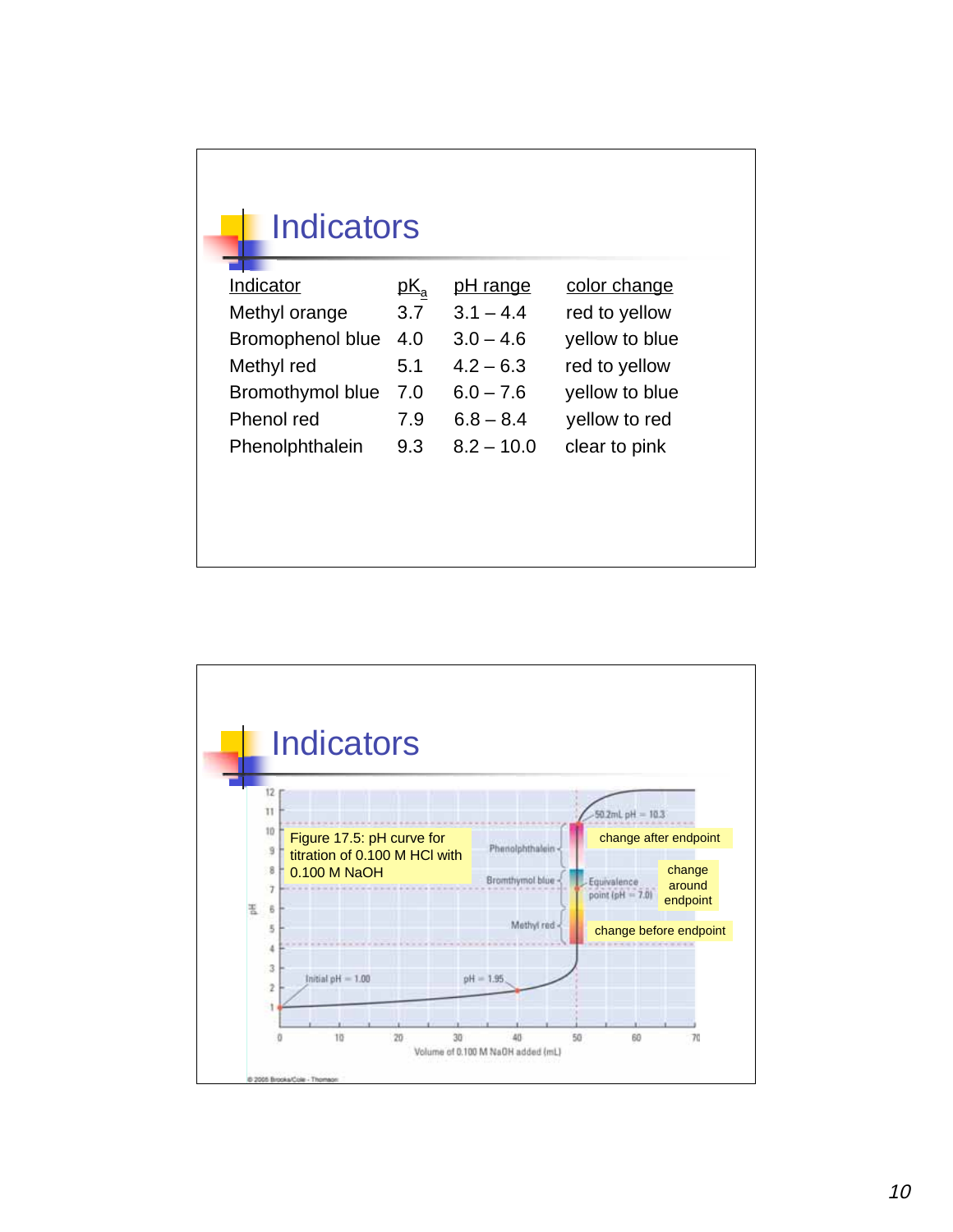

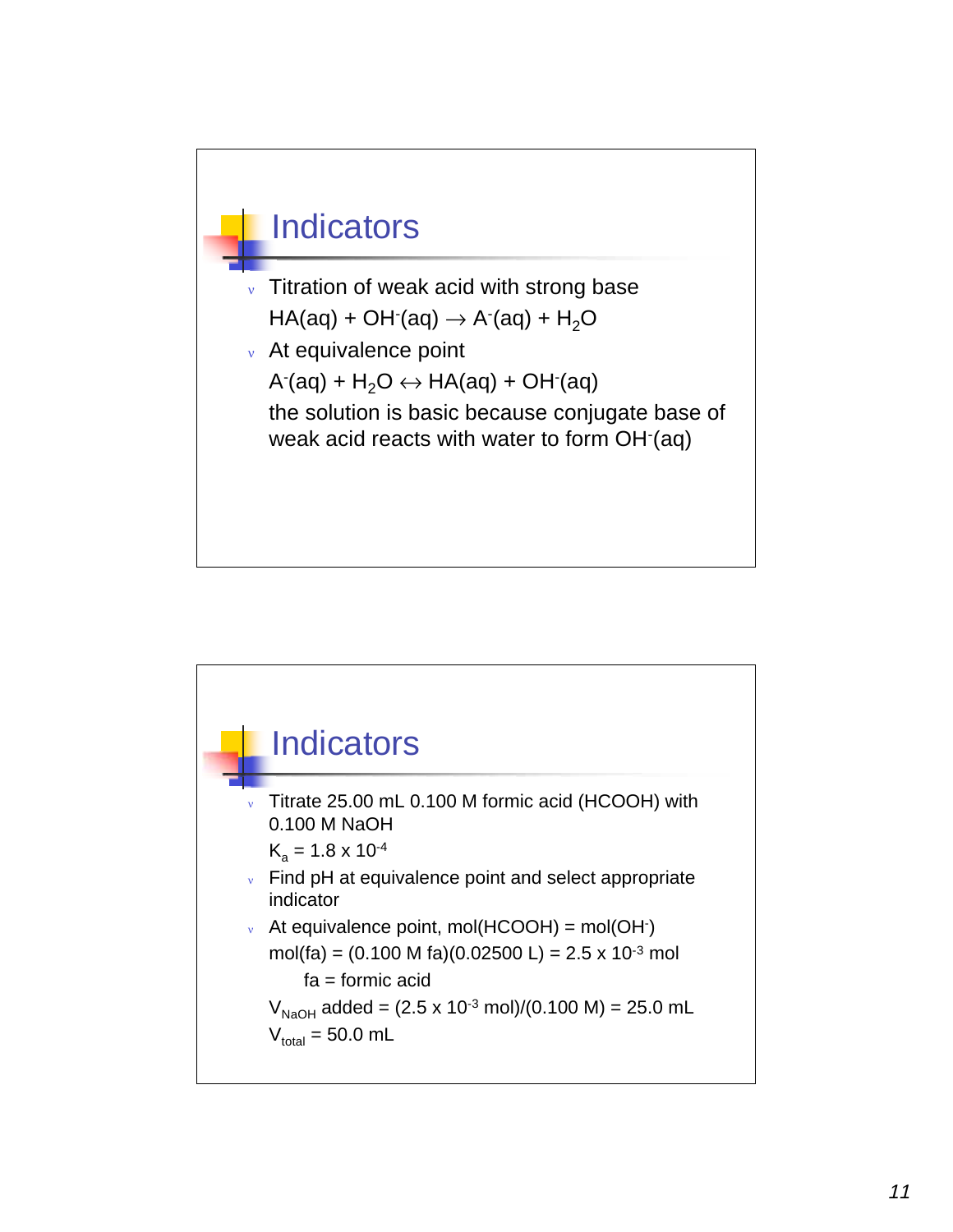

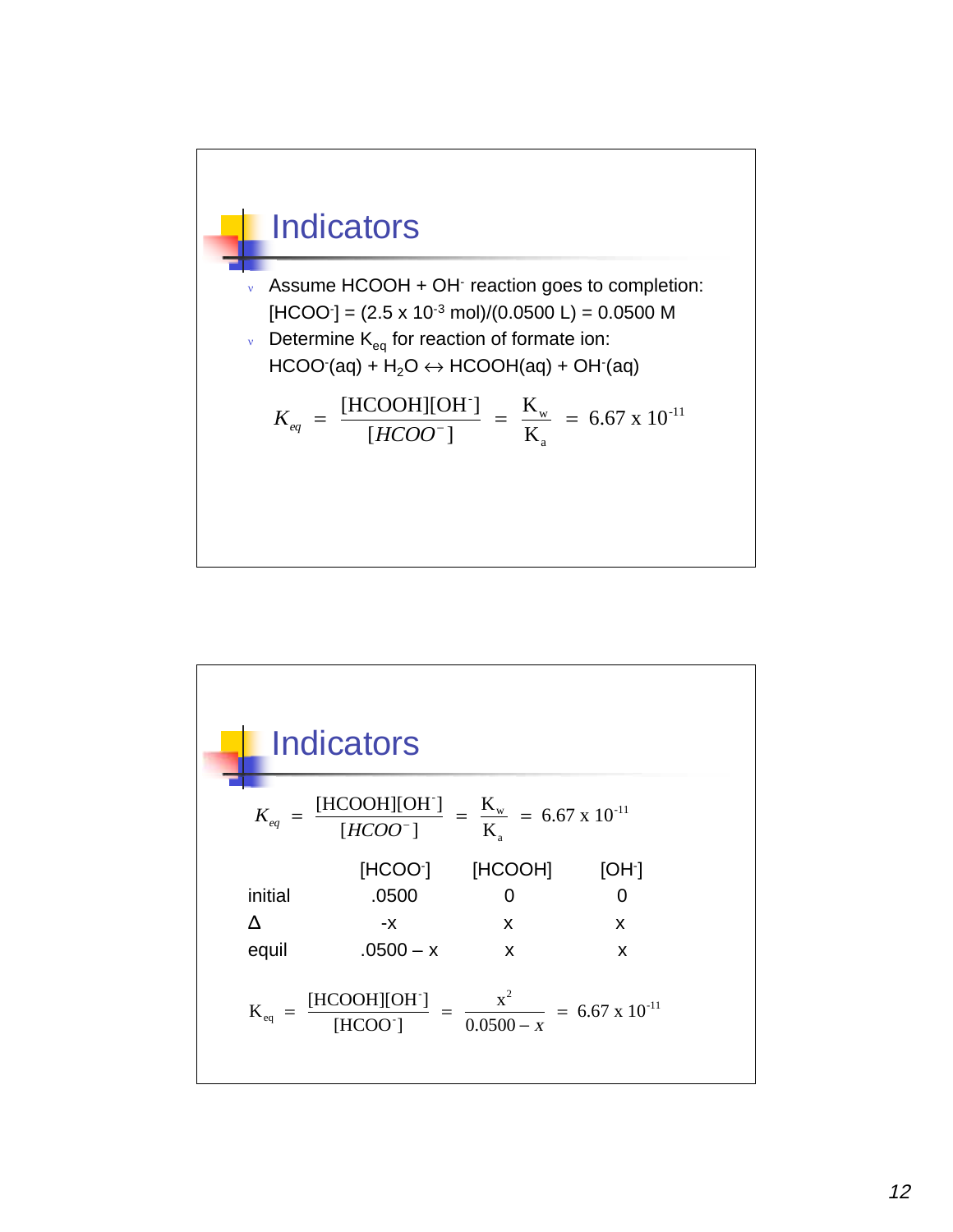

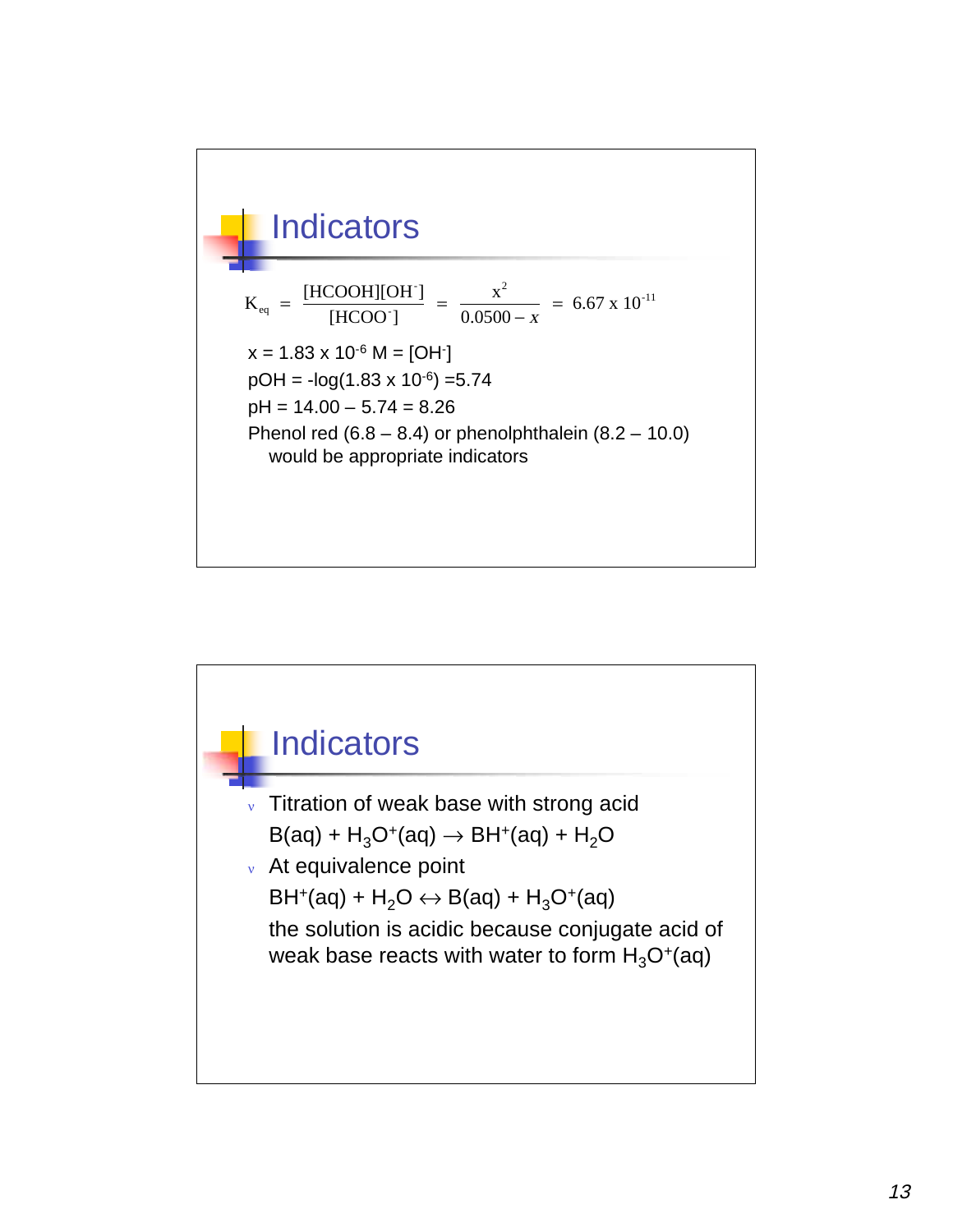

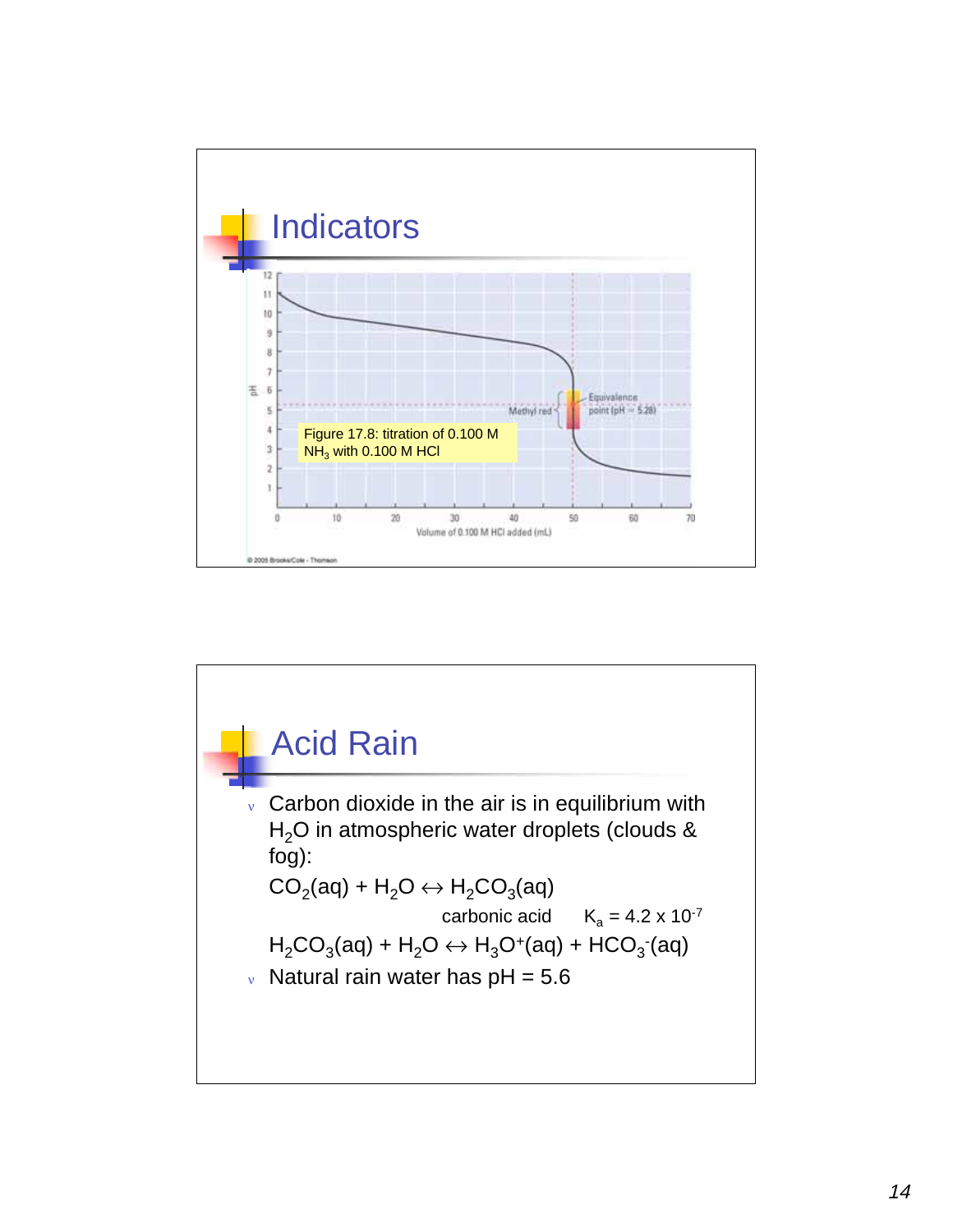

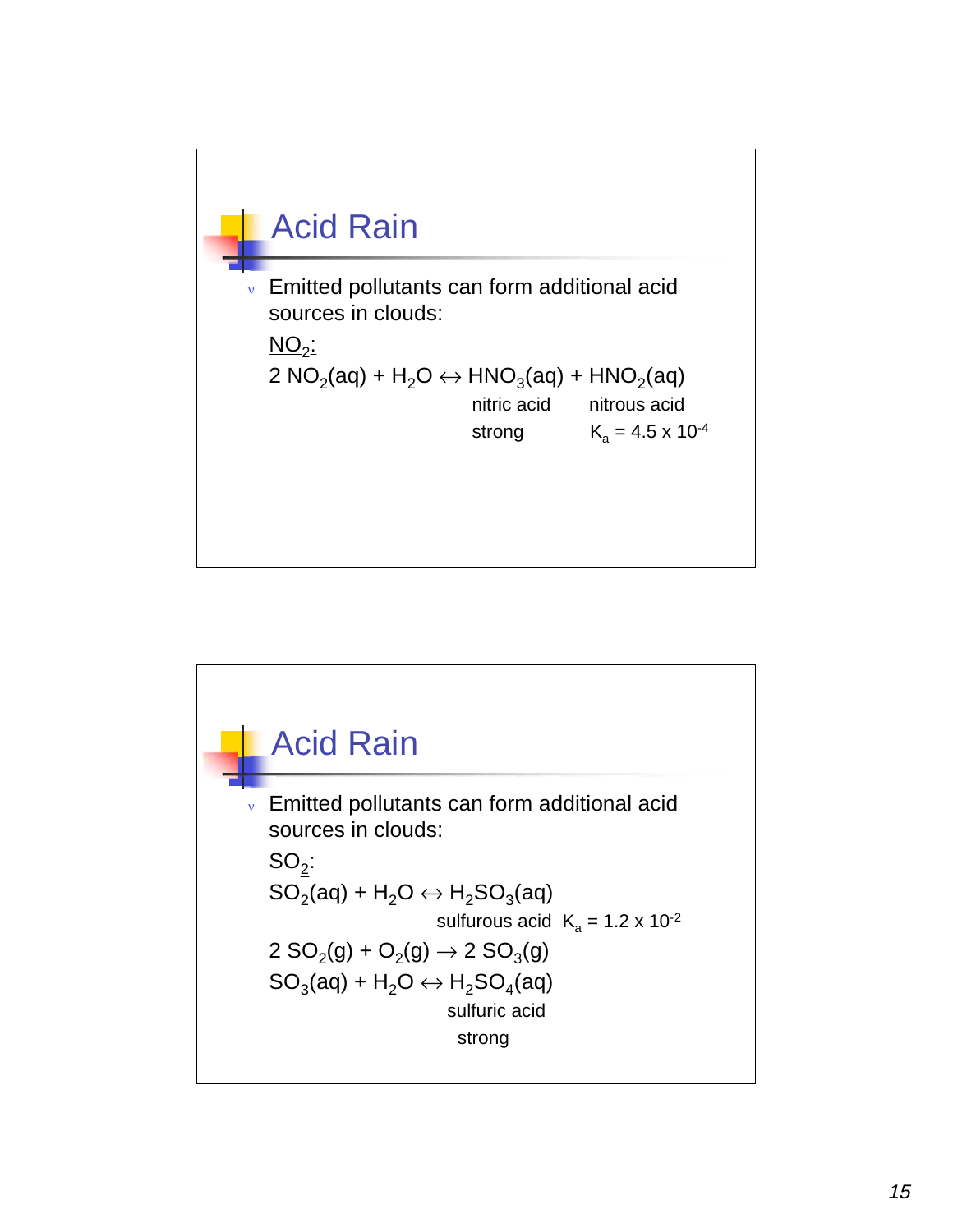

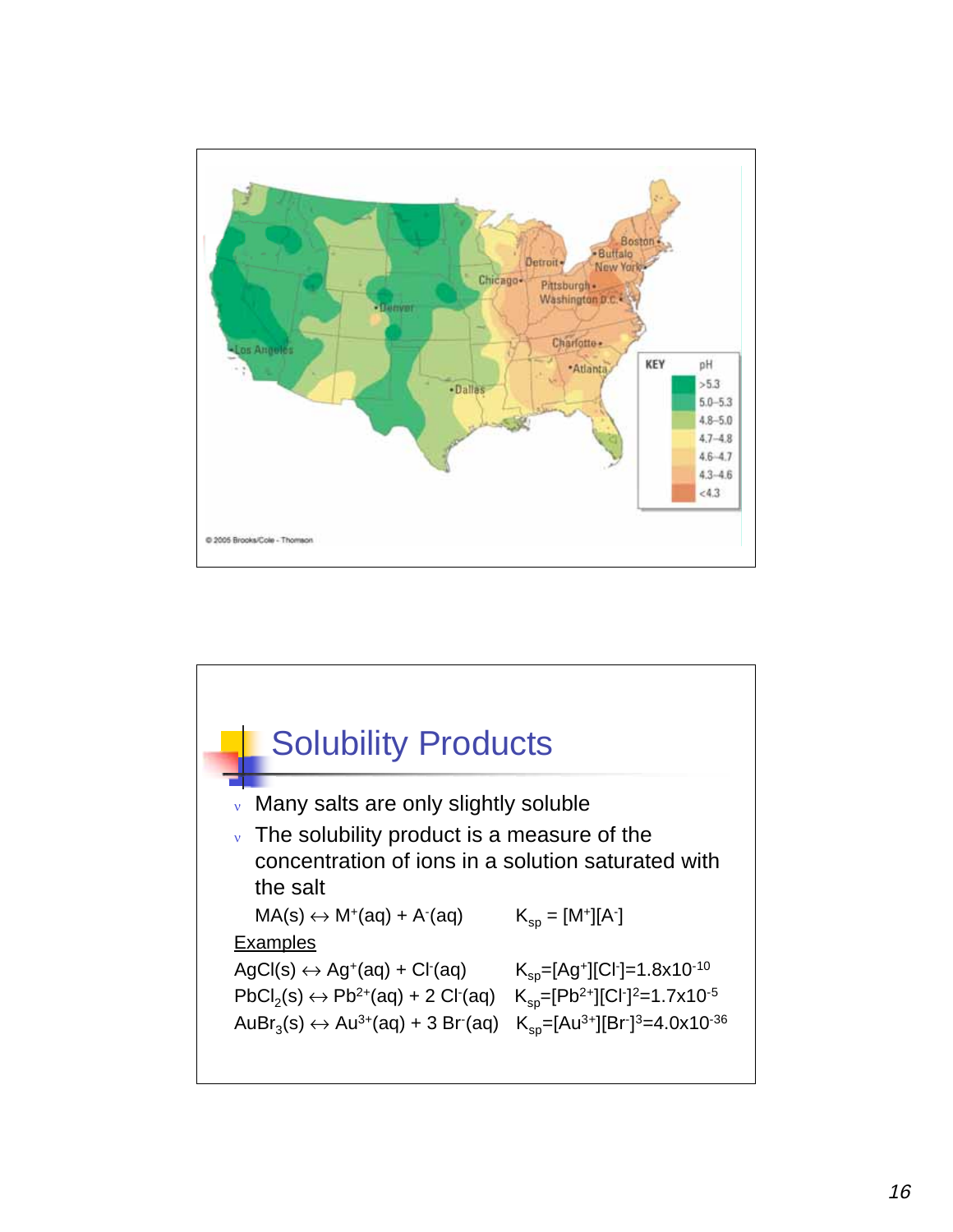

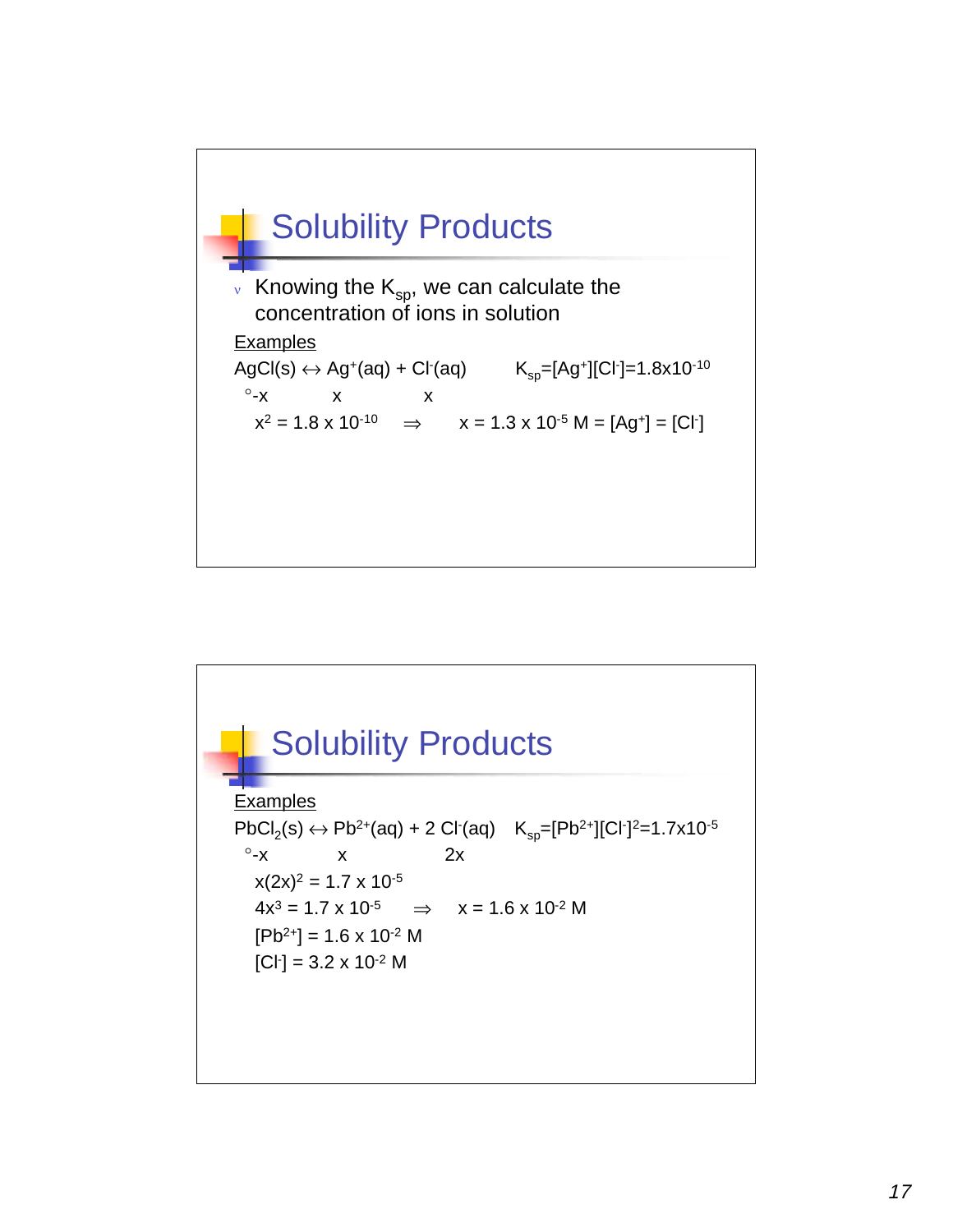